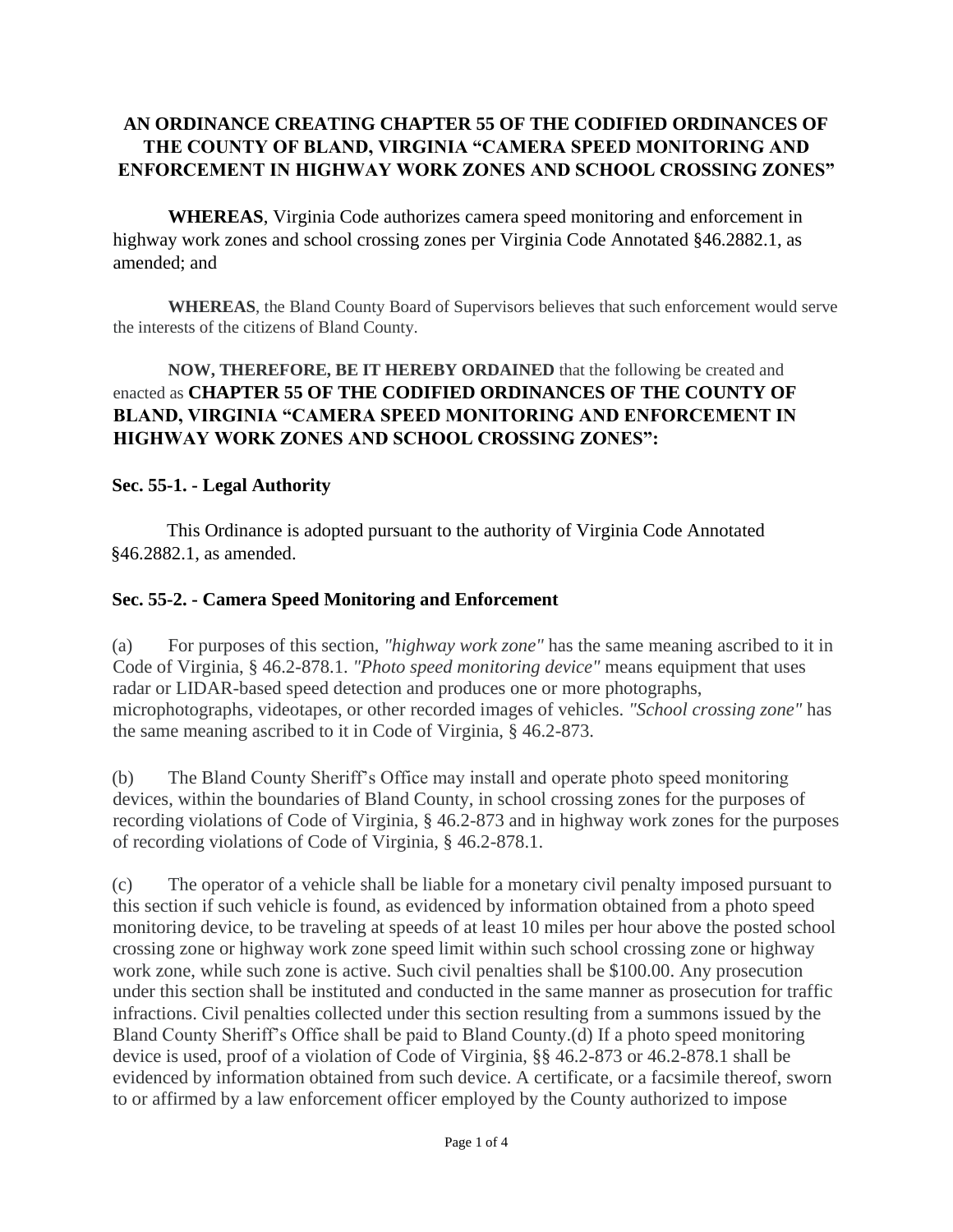penalties pursuant to this section, based upon inspection of photographs, microphotographs, videotapes, or other recorded images produced by a photo speed monitoring device, shall be prima facie evidence of the facts contained therein. Any photographs, microphotographs, videotapes, or other recorded images evidencing such a violation shall be available for inspection in any proceeding to adjudicate the liability for such violation of Code of Virginia, §§ 46.2-873 or 46.2-878.1.

(e) In the prosecution for a violation of Code of Virginia, §§ 46.2-873 or 46.2-878.1 in which a summons was issued by mail, prima facie evidence that the vehicle described in the summons issued pursuant to this section was operated in violation of Code of Virginia, §§ 46.2-873 or 46.2-878.1, together with proof that the defendant was at the time of such violation the owner, lessee, or renter of the vehicle, shall constitute in evidence a rebuttable presumption that such owner, lessee, or renter of the vehicle was the person who committed the violation. Such presumption shall be rebutted if the owner, lessee, or renter of the vehicle (i) files an affidavit by regular mail with the clerk of the general district court for the County that he was not the operator of the vehicle at the time of the alleged violation and provides the name and address of the person who was operating the vehicle at the time of the alleged violation or (ii) testifies in open court, under oath that he was not the operator of the vehicle at the time of the alleged violation and provides the name and address of the person who was operating the vehicle at the time of the alleged violation. Such presumption shall also be rebutted if a certified copy of a police report, showing that the vehicle had been reported to the police as stolen prior to the time of the alleged violation of Code of Virginia, §§ 46.2-873 or 46.2-878.1, is presented, prior to the return date established on the summons issued pursuant to this section, to the general district court for the County adjudicating the alleged violation.

(f) Imposition of a civil penalty pursuant to this section by mailing a summons shall not be deemed a conviction as an operator and shall not be made a part of the operating record of the person upon whom such liability is imposed, nor shall it be used for insurance purposes in the provision of motor vehicle insurance coverage. However, if a law enforcement officer employed by the County uses a photo speed monitoring device to record a violation of Code of Virginia, §§ 46.2-873 or 46.2-878.1 and personally issues a summons at the time of the violation, the conviction that results shall be made a part of such driver's driving record and used for insurance purposes in the provision of motor vehicle insurance coverage.

(g) A summons for a violation of Code of Virginia, §§ 46.2-873 or 46.2-878.1 issued by mail pursuant to this section may be executed pursuant to Code of Virginia, § 19.2-76.2. Notwithstanding the provisions of Code of Virginia, § 19.2-76, a summons issued by mail pursuant to this section may be executed by mailing by first class mail a copy thereof to the address of the owner, lessee, or renter of the vehicle. In the case of a vehicle owner, the copy shall be mailed to the address contained in the records of or accessible to the department of motor vehicles. In the case of a vehicle lessee or renter, the copy shall be mailed to the address contained in the records of the lessee or renter. Every such mailing shall include, in addition to the summons, a notice of (i) the summoned person's ability to rebut the presumption that he was the operator of the vehicle at the time of the alleged violation through the filing of an affidavit as provided above and (ii) instructions for filing such affidavit, including the address to which the affidavit is to be sent. If the summoned person fails to appear on the date of return set out in the summons mailed pursuant to this section, the summons shall be executed in the manner set out in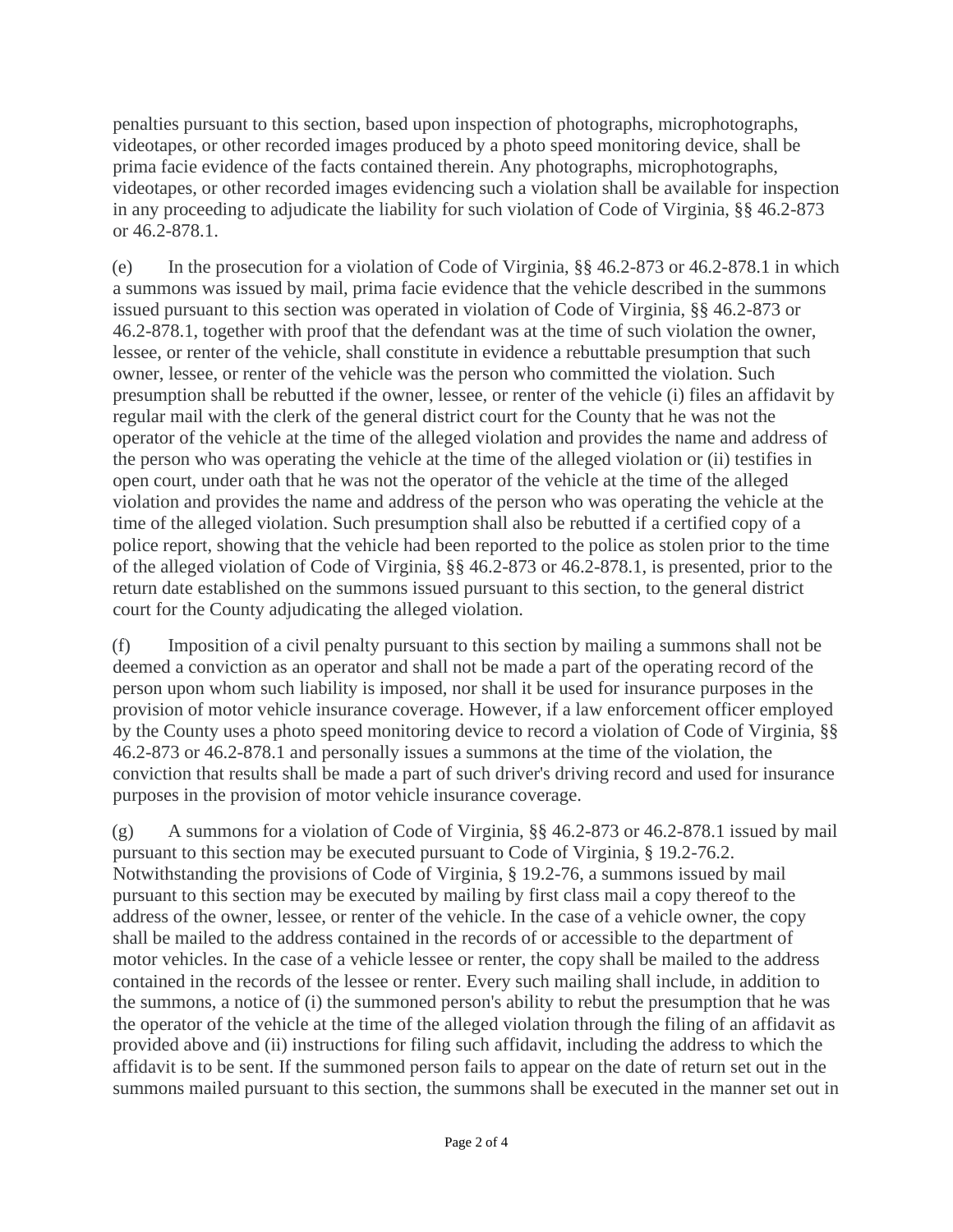Code of Virginia, § 19.2-76.3. No proceedings for contempt or arrest of a person summoned by mailing shall be instituted for failure to appear on the return date of the summons. If the summons is issued to an owner, lessee, or renter of a vehicle with a registration outside the commonwealth and such person fails to appear on the date of return set out in the summons mailed pursuant to this section, the summons will be eligible for all legal collections activities. Any summons executed pursuant to and for a violation of Code of Virginia, §§ 46.2-873 or 46.2- 878.1 issued pursuant to this section shall provide to the person summoned at least 30 days following the mailing of the summons to inspect information collected by a photo speed monitoring device in connection with the violation. If the Bland County Sheriff's Office does not execute a summons for a violation of Code of Virginia, §§ 46.2-873 or 46.2-878.1 issued pursuant to this section within 30 days following the date of the violation, all information collected pertaining to the suspected violation shall be purged within 60 days following the date of the violation.

(h) A private vendor may enter into an agreement with the Bland County Sheriff's Office to be compensated for providing a photo speed monitoring device and all related support services, including consulting, operations and administration. However, only a law enforcement officer may swear to or affirm the certificate required by this section. Any such agreement for compensation shall be based on the value of the goods and services provided, not on the number of violations paid or monetary penalties imposed. Any private entity contracting with a law enforcement agency pursuant to this section may enter into an agreement with the department of motor vehicles, in accordance with the provisions of subdivision B 31 of Code of Virginia, § 46.2-208, to obtain vehicle owner information regarding the registered owners of vehicles that committed a violation of Code of Virginia, §§ 46.2-873 or 46.2-878.1. Any such information provided to such private vendor shall be protected in a database.

(i) Information collected by a photo speed monitoring device operated pursuant to this section shall be limited exclusively to that information that is necessary for the enforcement of school crossing zone and highway work zone speeding violations. Information provided to the operator of photo speed monitoring device shall be protected in a database and used only for enforcement against individuals who violate this section or Code of Virginia, §§ 46.2-873 or 46.2-878.1. Notwithstanding any other provision of law, all photographs, microphotographs, videotapes, or other personal information collected by a photo speed monitoring device shall be used exclusively for enforcing school crossing zone and highway work zone speed limits and shall not be (i) open to the public; (ii) sold or used for sales, solicitation, or marketing purposes; (iii) disclosed to any other entity except as may be necessary for the enforcement of school crossing zone and highway work zone speed limits or to a vehicle owner or operator as part of a challenge to the violation; or (iv) be used in a court in a pending action or proceeding unless the action or proceeding relates to a violation of this section or Code of Virginia, §§ 46.2-873 or 46.2-878.1, or such information is requested upon order from a court of competent jurisdiction. Information collected under this section pertaining to a specific violation shall be purged and not retained later than 60 days after the collection of any civil penalties. The Bland County Sheriff's Office shall annually certify compliance with this section and make all records pertaining to such system available for inspection and audit by the commissioner of highways or the commissioner of the department of motor vehicles or his designee. Any person who discloses personal information in violation of the provisions of this subsection shall be subject to a civil penalty of \$1,000.00 per disclosure. Any unauthorized use or disclosure of such personal information shall